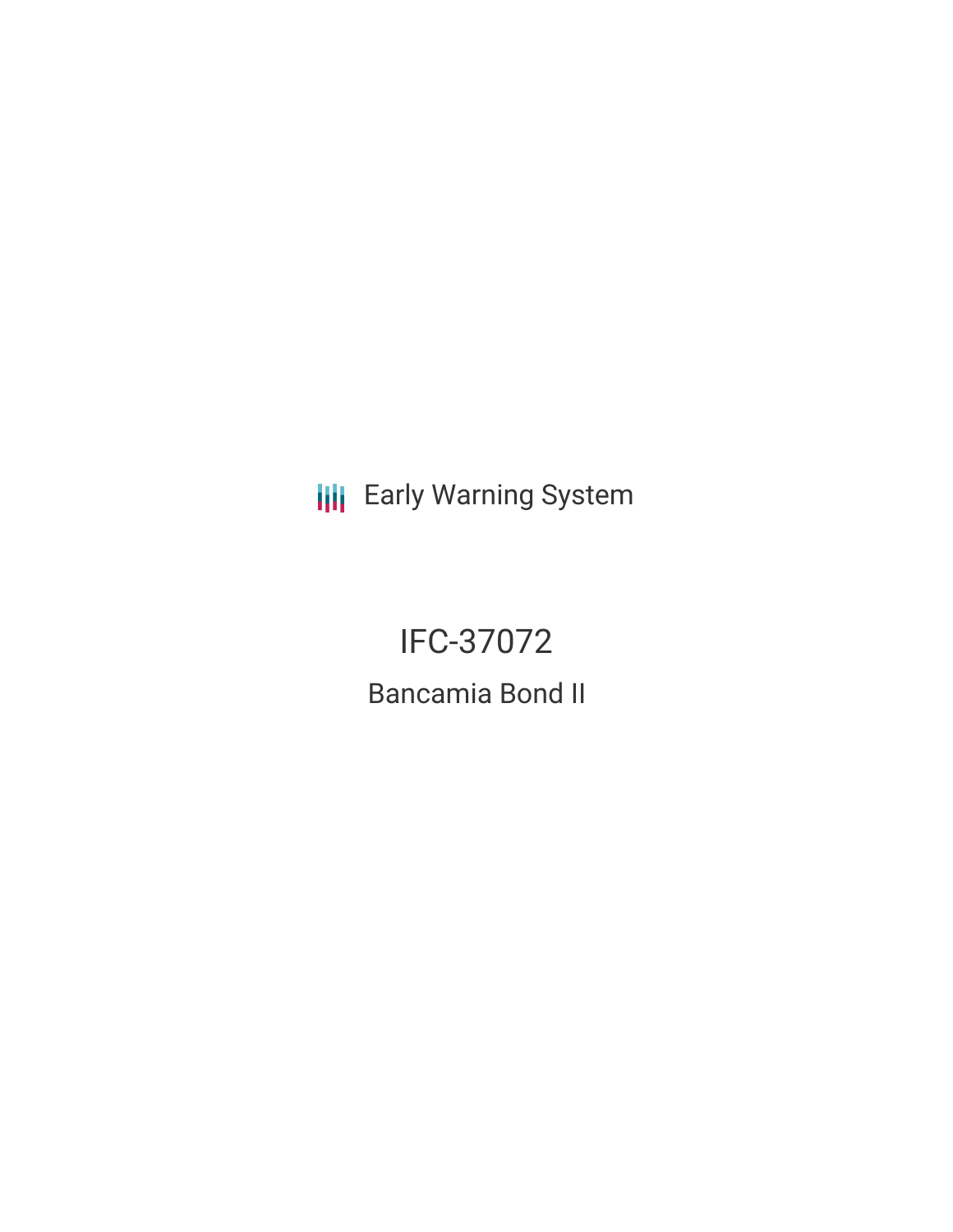

## **Quick Facts**

| <b>Countries</b>               | Colombia                                 |
|--------------------------------|------------------------------------------|
| <b>Financial Institutions</b>  | International Finance Corporation (IFC)  |
| <b>Status</b>                  | Active                                   |
| <b>Bank Risk Rating</b>        | FI                                       |
| <b>Voting Date</b>             | 2015-12-09                               |
| <b>Borrower</b>                | BANCO DE LAS MICROFINANZAS BANCAMIA S.A. |
| <b>Sectors</b>                 | Finance                                  |
| <b>Investment Type(s)</b>      | Loan                                     |
| <b>Investment Amount (USD)</b> | \$20.00 million                          |
| <b>Project Cost (USD)</b>      | \$20.00 million                          |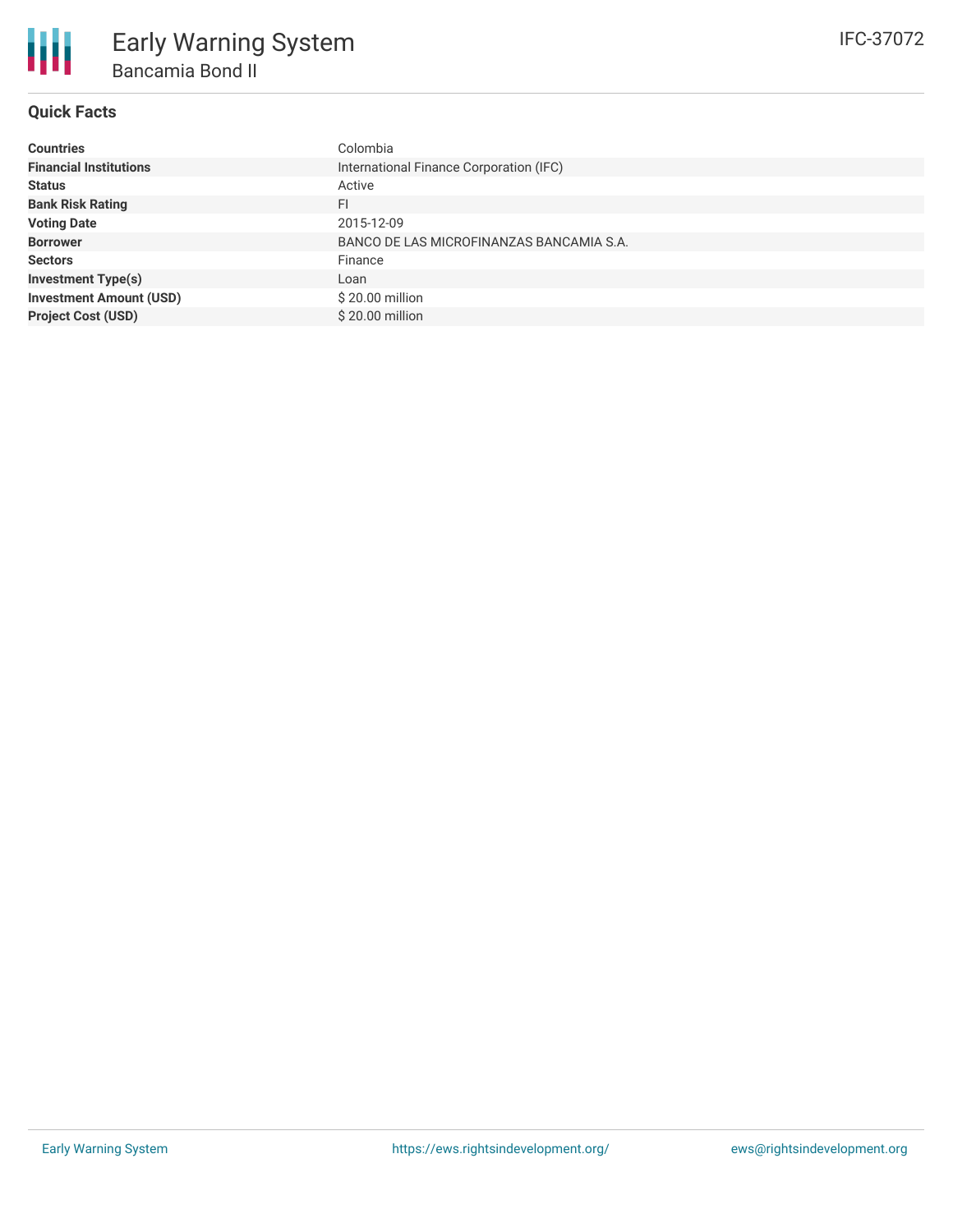

## **Project Description**

This project provides funds to BANCO DE LAS MICROFINANZAS BANCAMIA S.A., a Colombian bank specializing in financing to rural areas. Specifically, the funds will go towards micro-financing of small and medium sized enterprises in rural Colombia.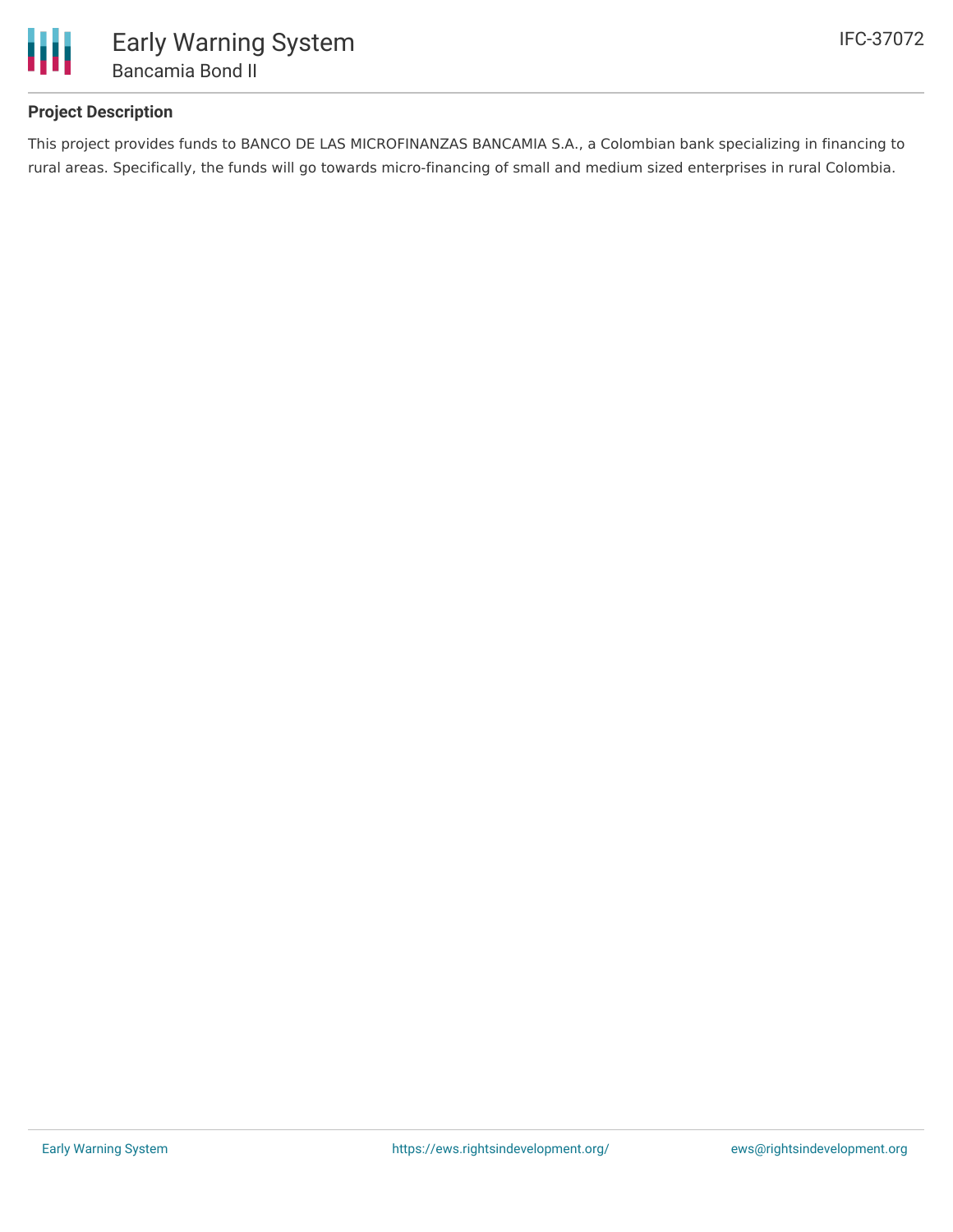

## **People Affected By This Project**

The development impact of the project is expected to be high as IFC''s investment will enhance Bancamia''s ability to support productive micro-enterprises which will in turn stimulate growth, employment generation and poverty reduction. Additionally, the Bank will be able to increase its outreach and sustainability by incorporating new entrepreneurs into Colombia''s formal financial sector. Bancamia is committed to targeting the bottom of the pyramid, as evidenced by its low US\$1,160 average loan size. With IFC''s support, the Bank should be able to directly reach more than 100,000 individual micro-entrepreneurs.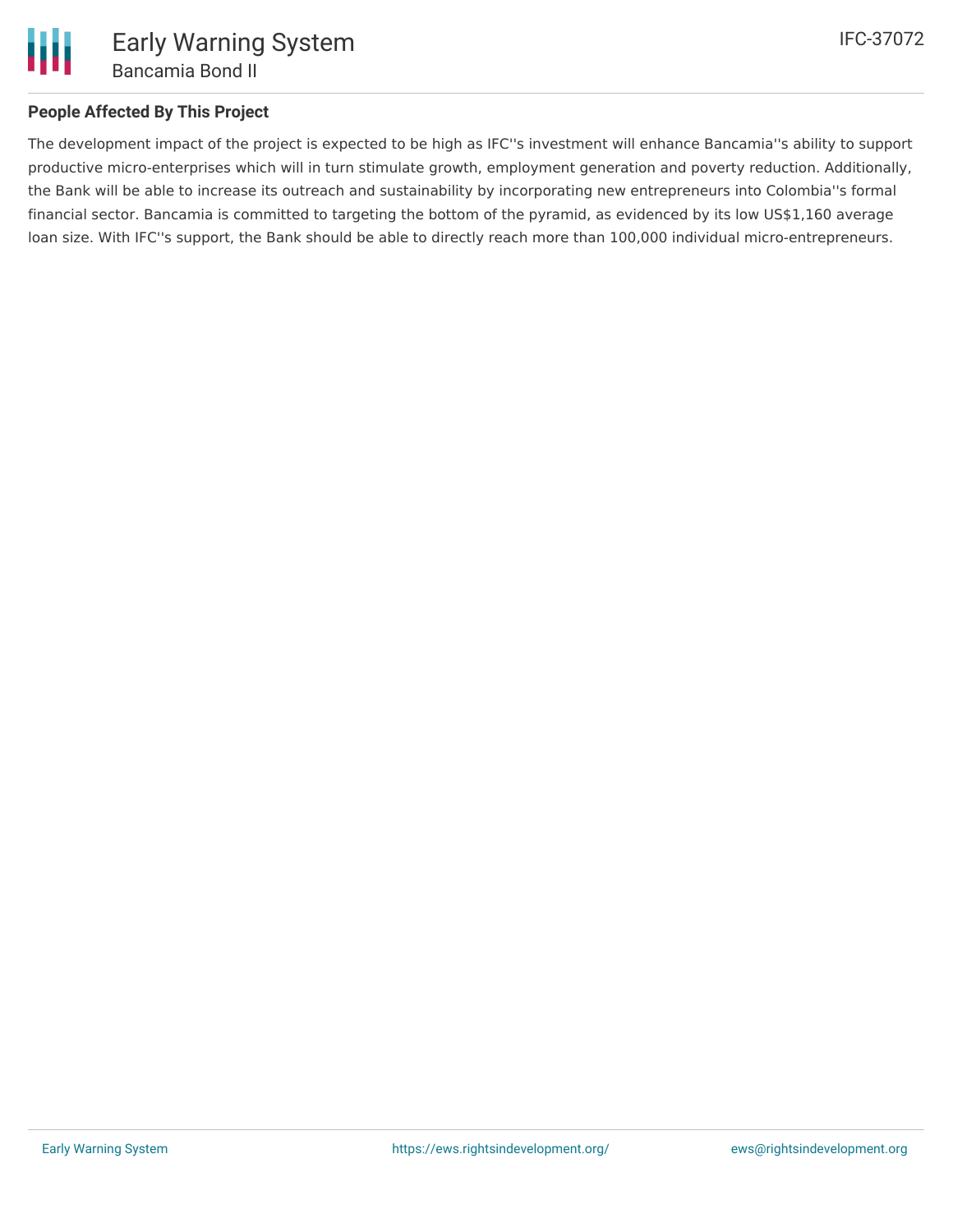### **Investment Description**

• International Finance Corporation (IFC)

#### **Financial Intermediary**

Financial Intermediary: A commercial bank or financial institution that receives funds from a development bank. A financial intermediary then lends these funds to their clients (private actors) in the form of loans, bonds, guarantees and equity shares. Financial intermediaries include insurance, pension and equity funds. The direct financial relationship is between the development bank and the financial intermediary.

Banco de las [Microfinanzas](file:///actor/1002/) Bancamía S.A. (Financial Intermediary)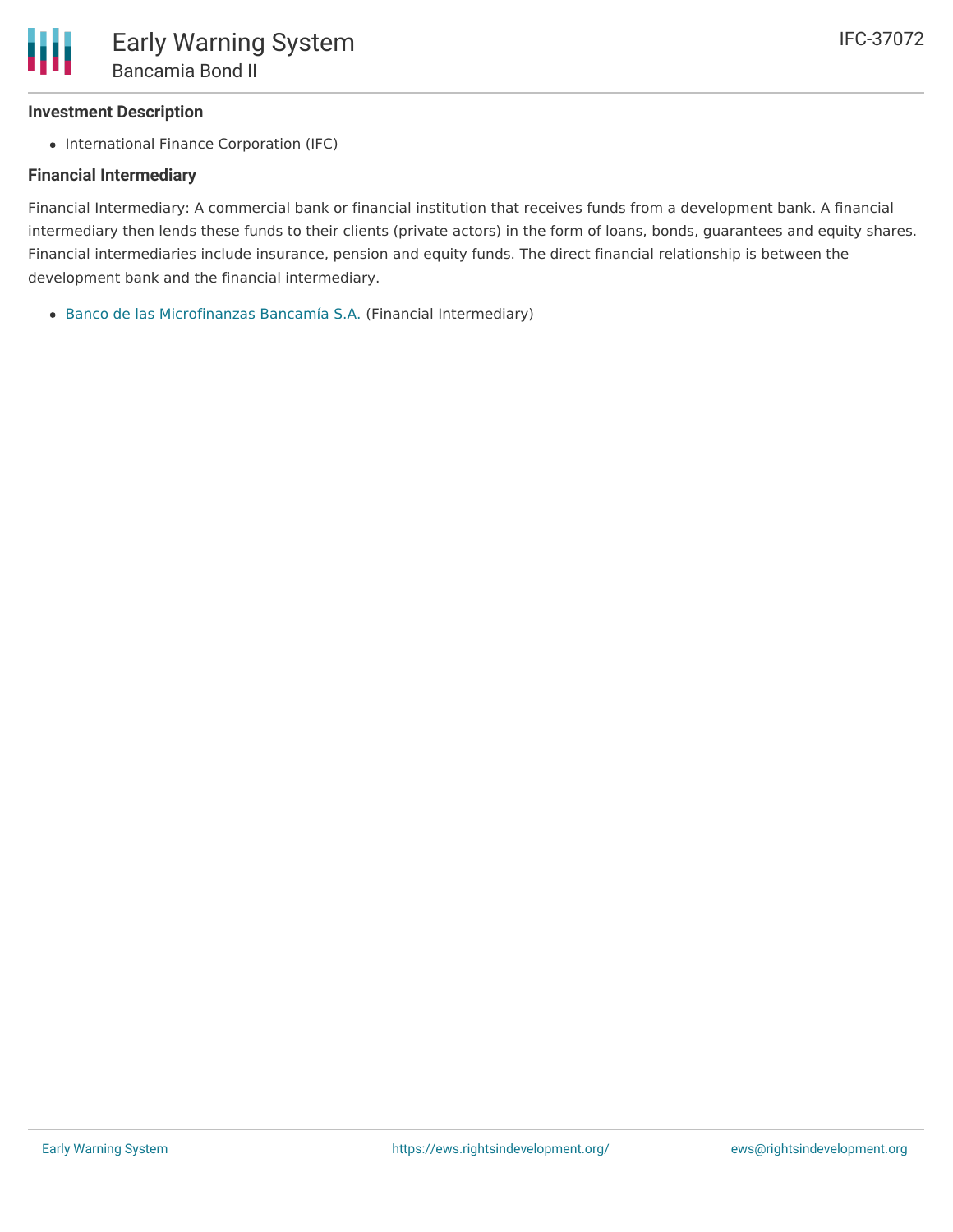

# **Private Actors Description**

Bancamia's largest shareholder is Fundación Microfinanzas BBVA ("FMBBVA") with a 47.6% equity stake. FMBBVA is a nonprofit institution created in 2007 by the BBVA Group to promote sustainable and inclusive economic and social development through productive finance. It focuses its activity by supporting the integration and development of microfinance institutions in Latin America.